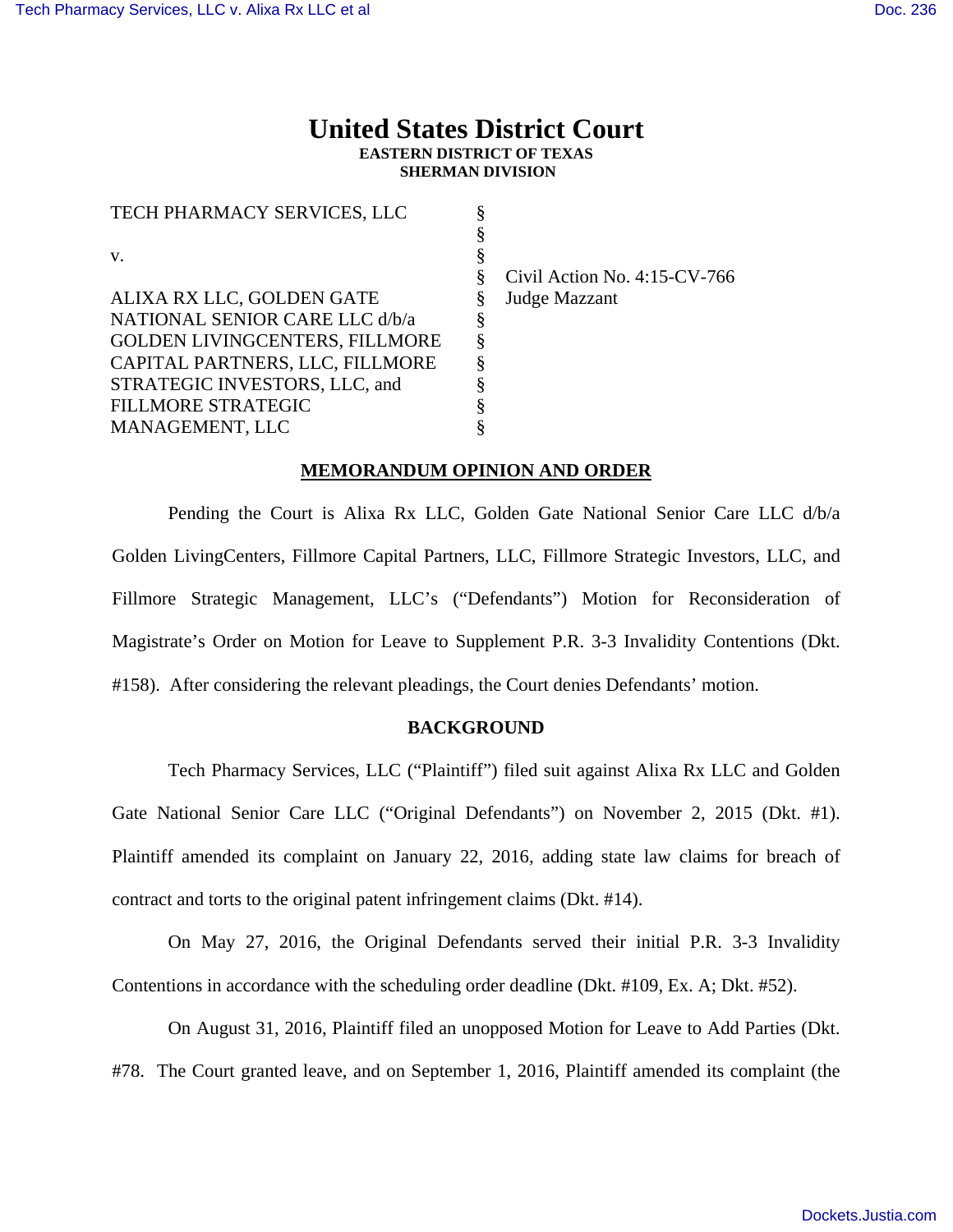"Second Amended Complaint") to add the Fillmore Capital Partners LLC, Fillmore Strategic Management LLC, and Fillmore Strategic Investors LLC ("Fillmore Defendants") (Dkt. #83). The amendment added the Fillmore Defendants to the state law causes of action but did not make substantive changes to any theory of the case.

Opening claim construction briefing was due September 9, 2016, followed by responsive briefing on September 23, 2016, and reply briefing on September 30, 2016 (Dkt. #52). On October 7, 2016, Defendants sent a copy of proposed amended invalidity contentions to Plaintiff. The Court conducted a claim construction hearing on October 14, 2016 (Dkt. #108). Also on October 14, 2016, Defendants filed a Motion for Leave to Supplement their P.R. 3-3 Invalidity Contentions (Dkt. #109). The Court issued its claim construction order on October 28, 2016 (Dkt. #121).

 On January 19, 2017, the magistrate judge, on referral, issued an order denying Defendants' Motion for Leave to Supplement their P.R. 3-3 Invalidity Contentions (Dkt. #146). On February 2, 2017, Defendants' filed the present Motion for Reconsideration of the Magistrate's Order (Dkt. #158). On February 16, 2017, Plaintiff filed a response (Dkt. #166). On February 23, 2017, Defendants filed a reply (Dkt. #170), and on March 2, 2017, Plaintiff filed a sur-reply (Dkt. #174).

#### **LEGAL STANDARD**

Motions to reconsider serve a very limited purpose: "to permit a party to correct manifest errors of law or fact, or to present newly discovered evidence." *Krim v. pcOrder.com, Inc.*, 212 F.R.D. 329, 331 (W.D. Tex. 2002) (citations omitted). Mere disagreement with a district court's order does not warrant reconsideration of that order. *Id.* at 332. A party should not restate, recycle, or rehash arguments that were previously made. *Id.* District court opinions "are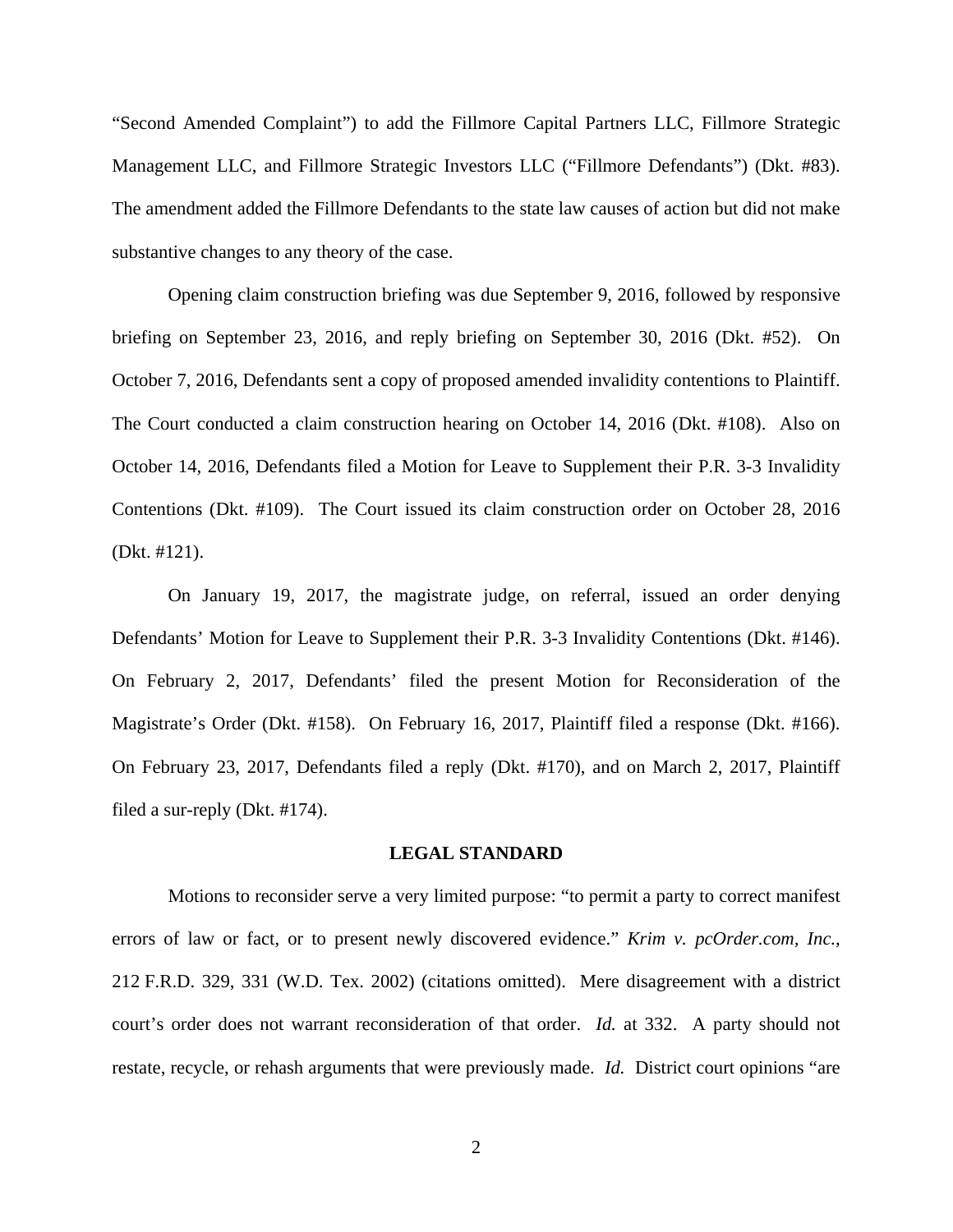not intended as mere first drafts, subject to revision and reconsideration at a litigant's pleasure." *Quaker Alloy Casting Co. v. Gulfco Indus., Inc.*, 123 F.R.D. 282, 288 (N.D. Ill. 1988). Rather, "litigants are expected to present their strongest case when the matter is first considered." *Louisiana v. Sprint Comms. Co.*, 899 F. Supp. 282, 284 (M.D. La. 1995) (citation omitted).

"[A] motion to alter or amend the judgment under Rule 59(e) 'must clearly establish either a manifest error of law or fact or must present newly discovered evidence' and 'cannot be used to raise arguments which could, and should, have been made before the judgment issued.'" *Rosenzweig v. Azurix Corp.*, 332 F.3d 854, 863–64 (5th Cir. 2003) (citing *Simon v. United States*, 891 F.2d 1154, 1159 (5th Cir. 1990)). "A Rule 59(e) motion may not be used to relitigate issues that were resolved to the movant's dissatisfaction." *Glass v. United States*, No. 3:00-cv-1543, 2004 WL 2189634, at \*1 (N.D. Tex. 2004) (citing *Forsythe v. Saudi Arabian Airlines Corp.*, 885 F.2d 285, 289 (5th Cir. 1989)). "District courts have 'considerable discretion in deciding whether to grant or deny a motion to alter a judgment.'" *Id.* (citing *Hale v. Townley*, 45 F.3d 914, 921 (5th Cir. 1995)). "In exercising this discretion, a district court must 'strike the proper balance between the need for finality and the need to render just decisions on the basis of all the facts.'" *Id.*

### **ANALYSIS**

 Defendants seek a reconsideration of the magistrate judge's prior order denying their motion for leave to supplement their P.R. 3-3 invalidity contentions (Dkt. #158). The Court is not inclined to reconsider its prior rulings. Under the Local Rules for the Eastern District of Texas, Appendix B Patent Rules, leave to amend invalidity contentions "may be made only by order of the court, which shall be entered only upon a showing of good cause." P.R. 3-6(b). "Good cause," according to the Federal Circuit, "requires a showing of diligence." *O2 Micro*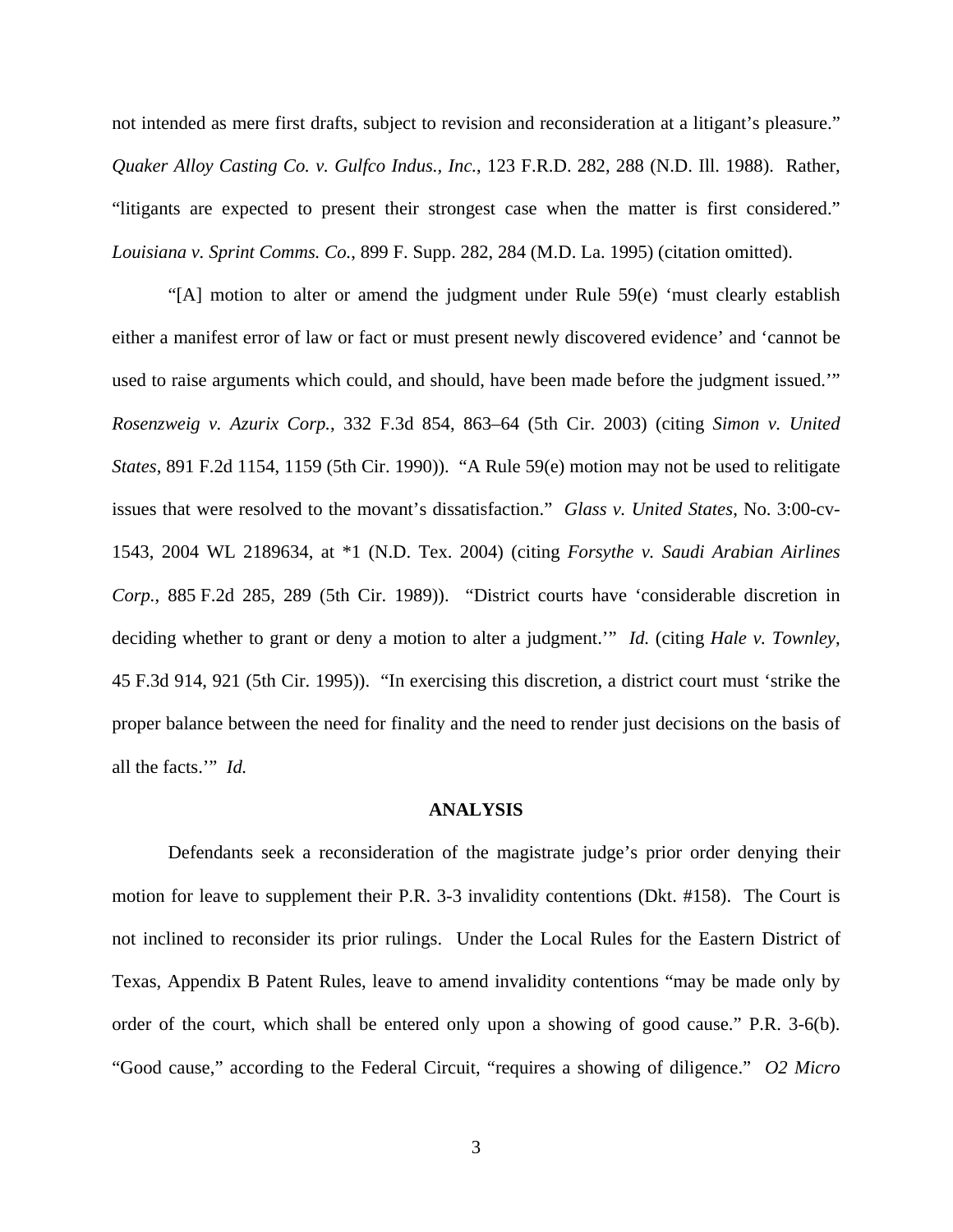*Int'l Ltd. v. Monolithic Power Sys., Inc.*, 467 F.3d 1355, 1366 (Fed. Cir. 2006). The court

weighs multiple factors in determining whether good cause exists, including, but not limited to:

- 1. The length of the delay and its potential impact on judicial proceedings;
- 2. The reason for the delay, including whether it was within the reasonable control of the movant;
- 3. Whether the offending party was diligent in seeking an extension of time, or in supplementing discovery, after an alleged need to disclose the new matter became apparent;
- 4. The importance of the particular matter, and if vital to the case, whether a lesser sanction would adequately address the other factors to be considered and also deter future violations of the court's scheduling orders, local rules, and the federal rules of civil procedure; and
- 5. The danger of unfair prejudice to the non-movant.

*Allure Energy, Inc. v. Nest Labs, Inc.*, 84 F.Supp.3d 538, 540–41 (E.D. Tex. 2015) (quoting *Computer Acceleration Corp. v. Microsoft Corp.*, 481 F. Supp. 2d 620, 625 (E.D. Tex. 2007)).

 The magistrate judge analyzed the *Allure* factors and determined that Defendants, as presented in their motion for leave to supplement (Dkt. #109), did not demonstrate good cause for leave to amend. The magistrate judge noted, however, that Defendants characterized much of their proposal to amend as mere supplementation of detail that would not functionally impact the case or require Plaintiff to alter its case (Dkt. #109 at p. 12). The magistrate judge encouraged the parties to discuss the proposed amendments in this light and indicated the Court's ability to consider an agreed upon proposal from the parties that was limited to adding this additional detail to the invalidity contentions (Dkt. #109 at pp. 12–13).

In the present motion, Defendants state that they have since offered to forgo aspects of their proposed amendments and merely pursue amendments that supplement their existing theories of invalidity, specifically those set forth in the initial invalidity contentions (Dkt. #158 at p. 2). Defendants contend that Plaintiff refuses to agree to any supplementation at all (Dkt. #158 at p. 2). It is this issue, Plaintiff's alleged rejection of newly proposed amendments, that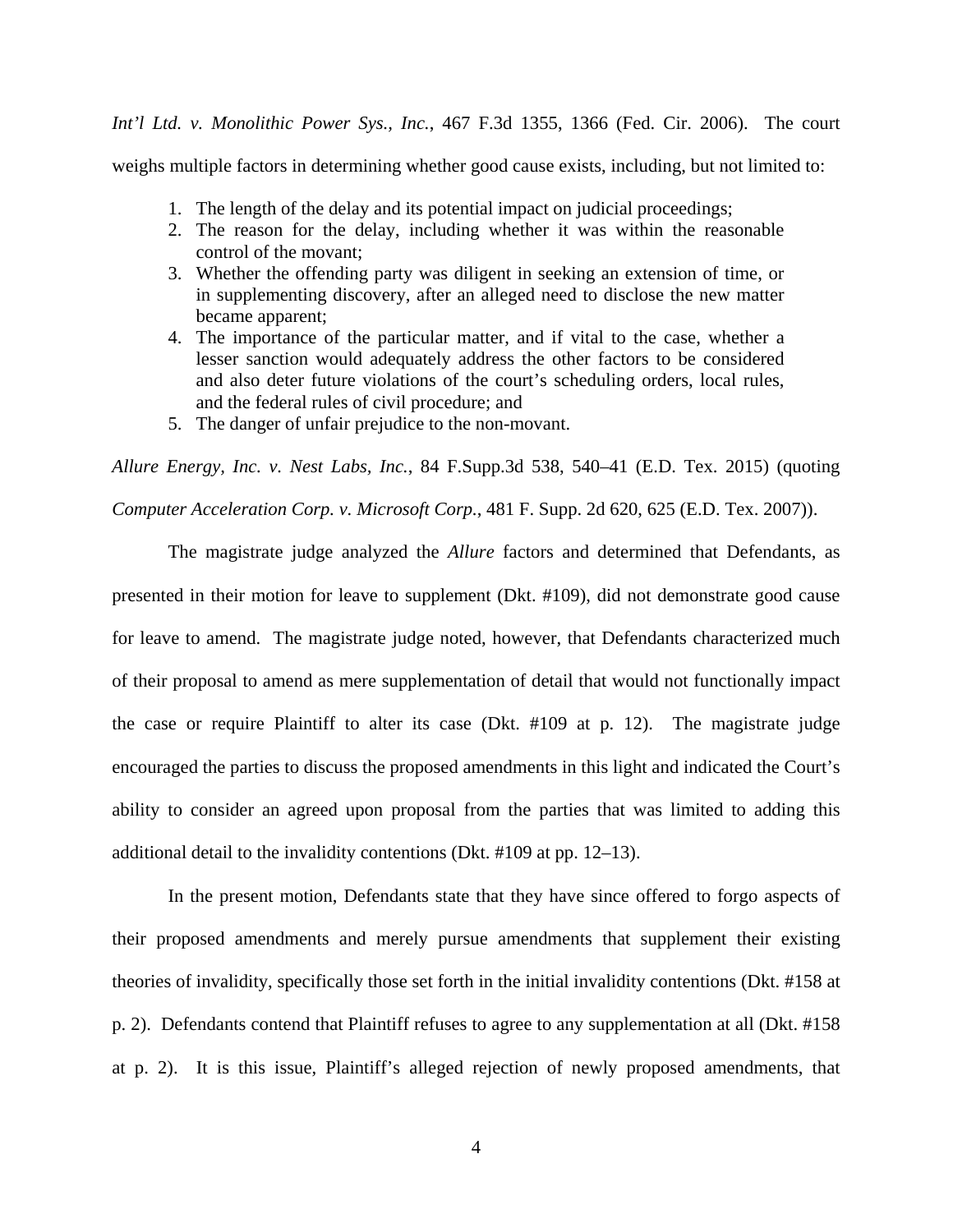Defendants seek relief (Dkt. #158 at p. 3). Defendants contend these modified proposed amendments are "particularly appropriate because . . . Plaintiff violated their discovery obligations under the Local Patent Rules by failing to produce relevant evidence regarding the design and operation of the Envoy system until *after briefing on this motion was completed*." (Dkt. #158 at p. 3) (emphasis in original).

The Court finds that Defendants' request is not, in actuality, to reconsider the merits of granting leave to supplement P.R. 3-3 invalidity contentions. Defendants neither establish the magistrate judge committed any manifest errors of law in its prior decision nor demonstrate good cause to amend. Instead, Defendants request the Court to reconsider its decision without directly challenging the Court's analysis. Defendants discuss an alleged piece of new evidence, a disclosure from Plaintiff on November 30, 2017, but do not demonstrate how this evidence, discovered after briefing of the original motion for leave but before the magistrate judge's ruling, would swing the *Allure* analysis in their favor (Dkt. #158 at p. 6).

Truly, the hypothetical proposed amendments contemplated by the magistrate judge would require a completely different analysis under the *Allure* factors if presented as a new motion for leave to amend considering the timing of the new proposal (Factors  $1-3$ ), the substance of the newly proposed amendments (Factor 4), and the impact this particular set of amendments would have on Plaintiff. If the Court were merely to consider the present motion as a new request for leave, while seemingly convenient, it would not afford Plaintiff the proper opportunity to respond and address the *Allure* factors with regard to the proposed amendments.

As the parties are apparently incapable of settling the issue, if Defendants still believe a limited set of amendments adding detail would not functionally impact the case or require